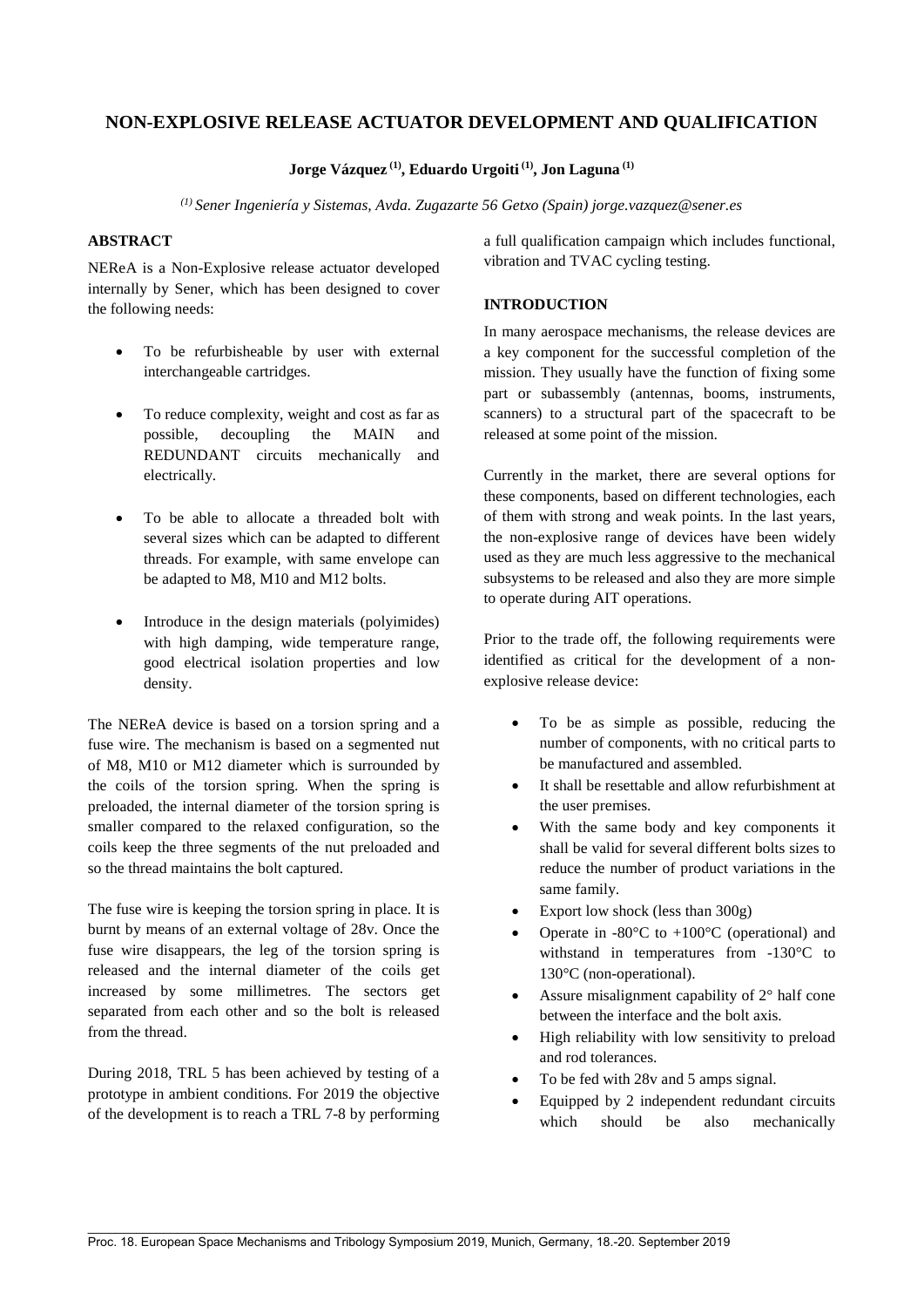independent or semi-independent.

- Release time to be lower than 100 ms
- Low weight. Less than 170 gr for a M8/M10/M12 rod device.
- Avoid or minimize the use of magnetic materials as far as possible.
- Limited envelope.
- Low cost.

### **TRADE-OFF**

Please see below a quick summary of the different technologies existing in the market for release mechanisms:

- SMA Initiator Based devices
- SMA Rod-breakage devices
- Fuse Wire Separation Nuts
- Electromagnetic Separation Nuts
- Electromagnetic Clamps
- Paraffin Actuators

The SMA release devices are in general quite good for reducing the shock levels, as they allow preload reduction meanwhile the SMA material is actuating. However, the actuation time is not low, the power needed for the activation is higher and the actuation is very dependent on the initial temperature of the SMA material.

The electromagnetic release devices are also convenient in terms of shock, they are easily refurbisheable or even resetable. However, the electromagnetic force decreases quickly with the distance to the winding and they are quite bulky. The magnetic constraints in some missions could potentially be a limitation for these devices.

The paraffin actuators have long actuation times, in the order of 30s or higher. The power consumption associated to this time is also non-negligible and the mechanism is more suitable for pin pullers or pin actuators rather than release nuts.

Finally the selected option is based on a fuse wire. This selection is supported by the following characteristics of this mechanism, see below:

- Very low actuation time
- Low power consumption
- The fuse wire acts as switch for interrupting the current feed once it has been melted
- Low mass

Some of the existing release actuators in the market based on fuse wire have limitations:

- The release points for Main and Redundant Circuits are quite on the same place, so an issue with one circuit can easily propagate to the other one, reducing the robustness of the design
- In many cases, the refurbishment of the device shall be done by the supplier.

## **DESIGN CONCEPT**

The key element of the NEReA (Sener Non-Explosive Release Actuator) is a segmented nut formed by three pieces which are held together by means of a torsional spring. Rotation of the spring ends is constrained through initiators, which are placed tangentially on the outer surface of the cylindrical housing. When the initiators are actuated – fuse wires are blown – the spring ends are released and the spring is free to return to its resting position. Simultaneously the spring internal diameter increases and the nut segments separates reducing preload and finally leaving the tie-rod disengaged.

This concept, based on segmented nut allows release without the need to allocate a rod coming out together with the bolt. The first product of the family has M10 thread but can be easily escalated to M8 and M12.

### **ENGINEERING MODEL**

During 2018, an Engineering model was manufactured and assembled and submitted to several tests, all of them in ambient conditions at clean room environment.

See in fig.1 EM picture once assembled.



*Figure 1. NEReA Engineering Model*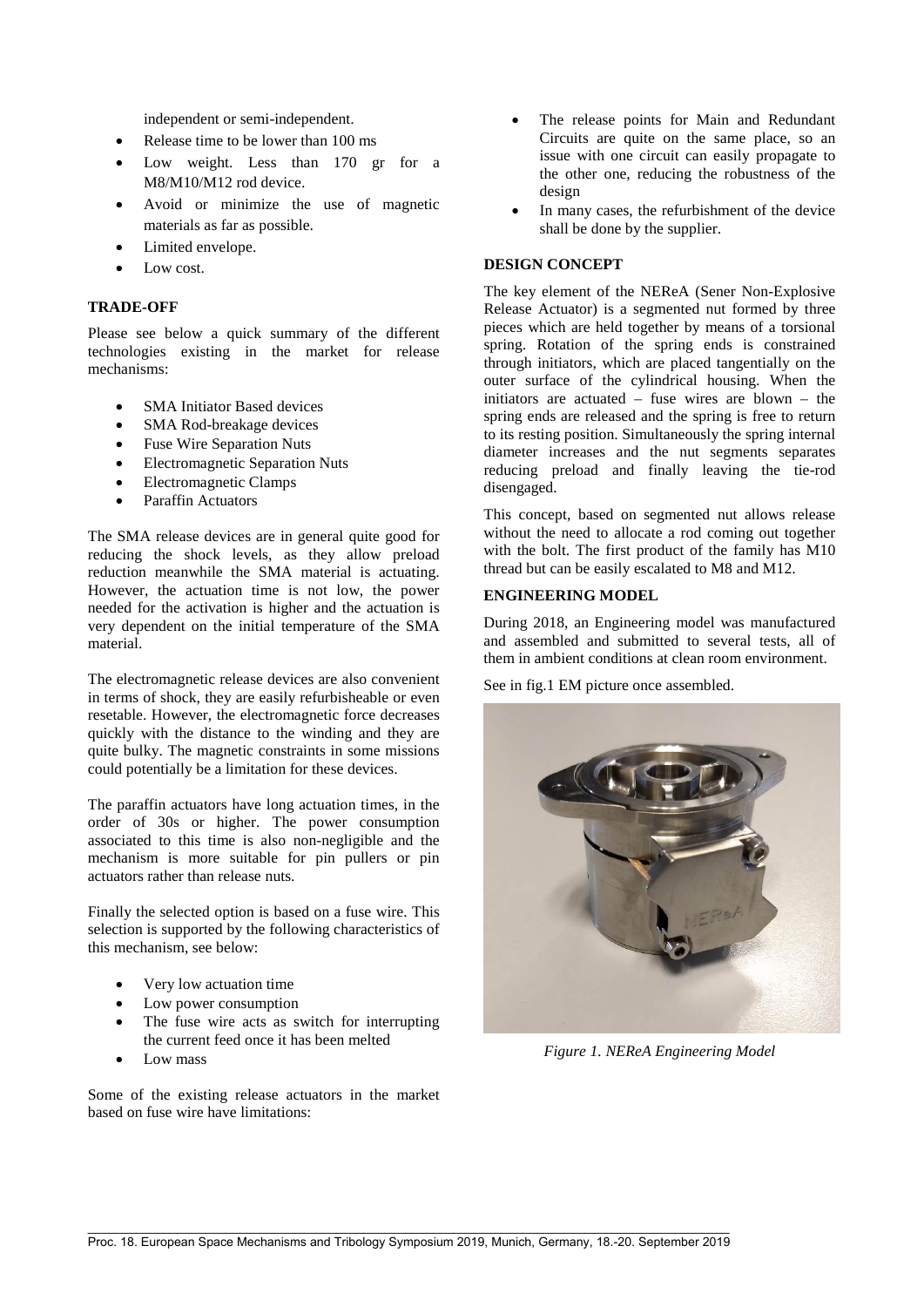This model was submitted to the following tests:

- Mass characterization
- Release tests
- Preload tests
- Wire Fuse Time

In the release test the bolt is preloaded in the NEReA and release signal is applied for checking that the segments release properly the screw. The simplicity of this test allows to perform several runs for checking reliability and robustness of the basic concept.

See in fig.2 picture of the release test.



*Figure 2. Release Test*

For the characterization of the fuse time of the wire, oscilloscope was used to get the time frame in which the source was providing current to the fuse wire before circuit interruption. The power supply was not able to provide 5 Amps from the beginning, so the fuse time was a bit longer than expected, in the order of 40 ms.

With proper input signal, fuse time lower than 20 ms is expected.

See fig. 3 for current input vs time.



*Figure 3. Current-time plot during release*

For the preload test, load cell is located between the bolt head and the base of the NEReA through which the axial force is translated into the threaded segments. This load cell signal is monitored by means of dedicated acquisition system.





*Figure 4. Preload characterization Test*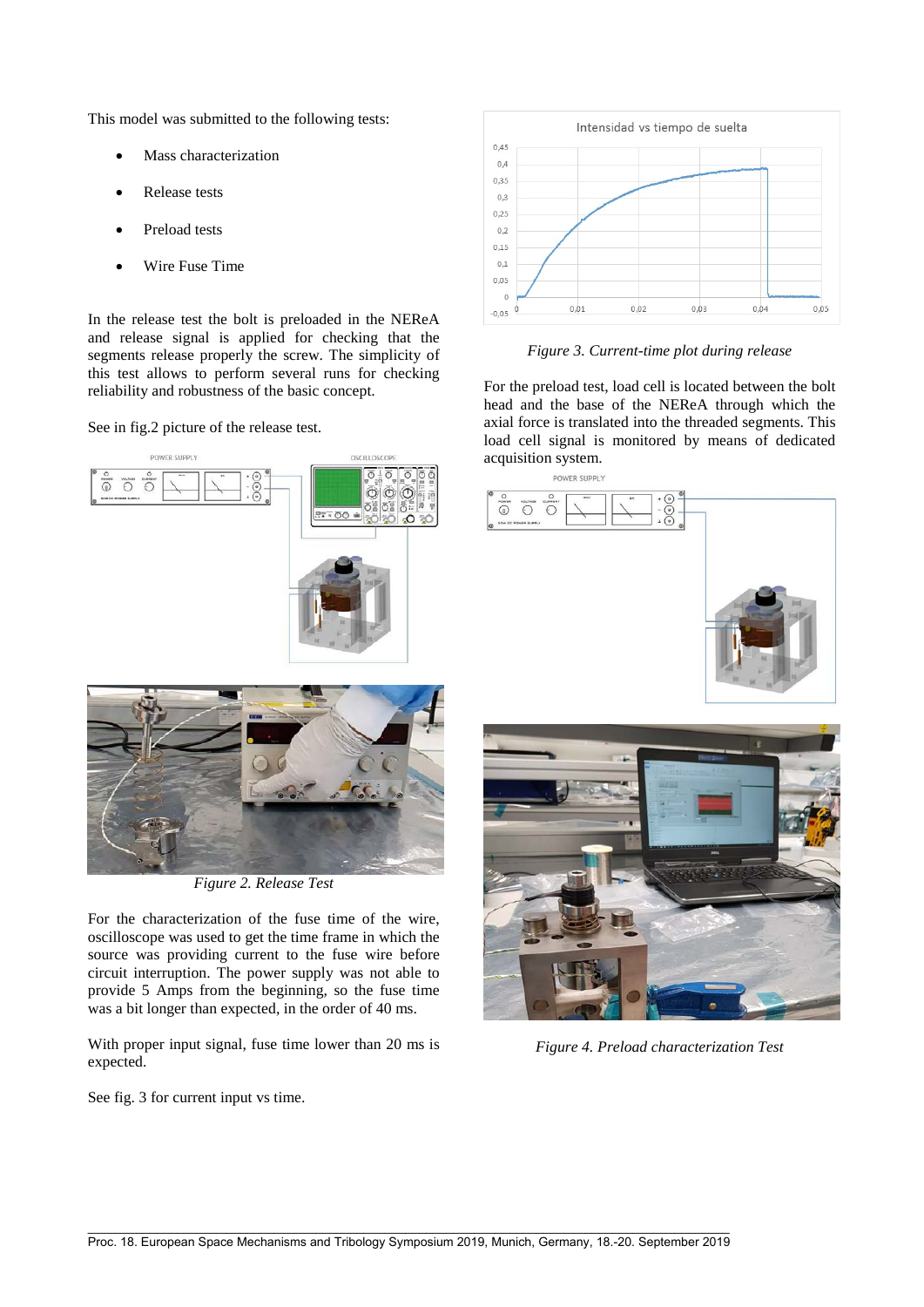#### **QUALIFICATION MODEL**

For the qualification model, some modification were implemented in the design based on the experience of the EM testing and some new ideas which were introduced in the architecture. See below:

- The housing material, which was manufactured of titanium grade 5, was replaced with peek (Polyetheretherketone) to reduce mass, improve the isolation between Main and Redundant circuits and reduce the shock levels thanks to a better damping of the material. This material has also a wide temperature range (up to 260º) and is easier to machine, so complex shapes can be manufactured
- The bottom cover was integrated into the housing to reduce the number of parts and the mass of the device.
- The cartridges which allocate the fuse wires have been redesigned so that they can be inserted without the need of removing the cover. The insertion is done tangentially, to simplify the tool.
- The copper terminals which support the fuse wire are located radially instead of tangentially.

See fig.5 for 3D view of the NEReA final design.



*Figure 5. NEReA QM 3D view*

#### **REFURBISHEABILITY BY THE END USER**

One of the driving points for the design of the NEReA is that it should be refurbisheable by the user at its premises.

For this operation Sener provides the complete cartridge to be replaced with the one that has been fired. See picture below. For this operation, the spring has to be preloaded until the final position by means of a tool. This operation can also be performed manually, with extra difficulties. This opens also the possibility to refurbishment of the NEReA without disassembly from the HDRM in which it is installed, depending on the free volume which is around the device.

See fig.6 for refurbishment process.



*Figure 6. NEReA refurbishment process*

See below table of characteristics for the NEReA, please note that with this product 3 different metrics can be covered.

|                                | <b>NEReA</b><br>M8 | <b>NEReA</b><br><b>M10</b> | <b>NEReA</b><br>M <sub>12</sub> |
|--------------------------------|--------------------|----------------------------|---------------------------------|
| <b>Resistance</b>              | Less tan 2 Ohm     |                            |                                 |
| <b>Input voltage</b>           | 28 V.              |                            |                                 |
| <b>Actuation</b><br>current    | 5 A.               |                            |                                 |
| <b>Actuation time</b>          | Less tan 50 ms.    |                            |                                 |
| <b>Bolt Dimension</b>          | M8                 | M10                        | M <sub>12</sub>                 |
| Axial preload<br>(orientative) | 15000 N            | 30000 N                    | 42000 N                         |
| <b>Mass</b>                    | 160 gr.            |                            |                                 |
| <b>Envelope</b>                | 70 mm diam         |                            |                                 |
|                                | 40 mm height.      |                            |                                 |
| TRL                            | 5 (TRL8 Q4 2019)   |                            |                                 |

*Table 1. NEReA Datasheet*